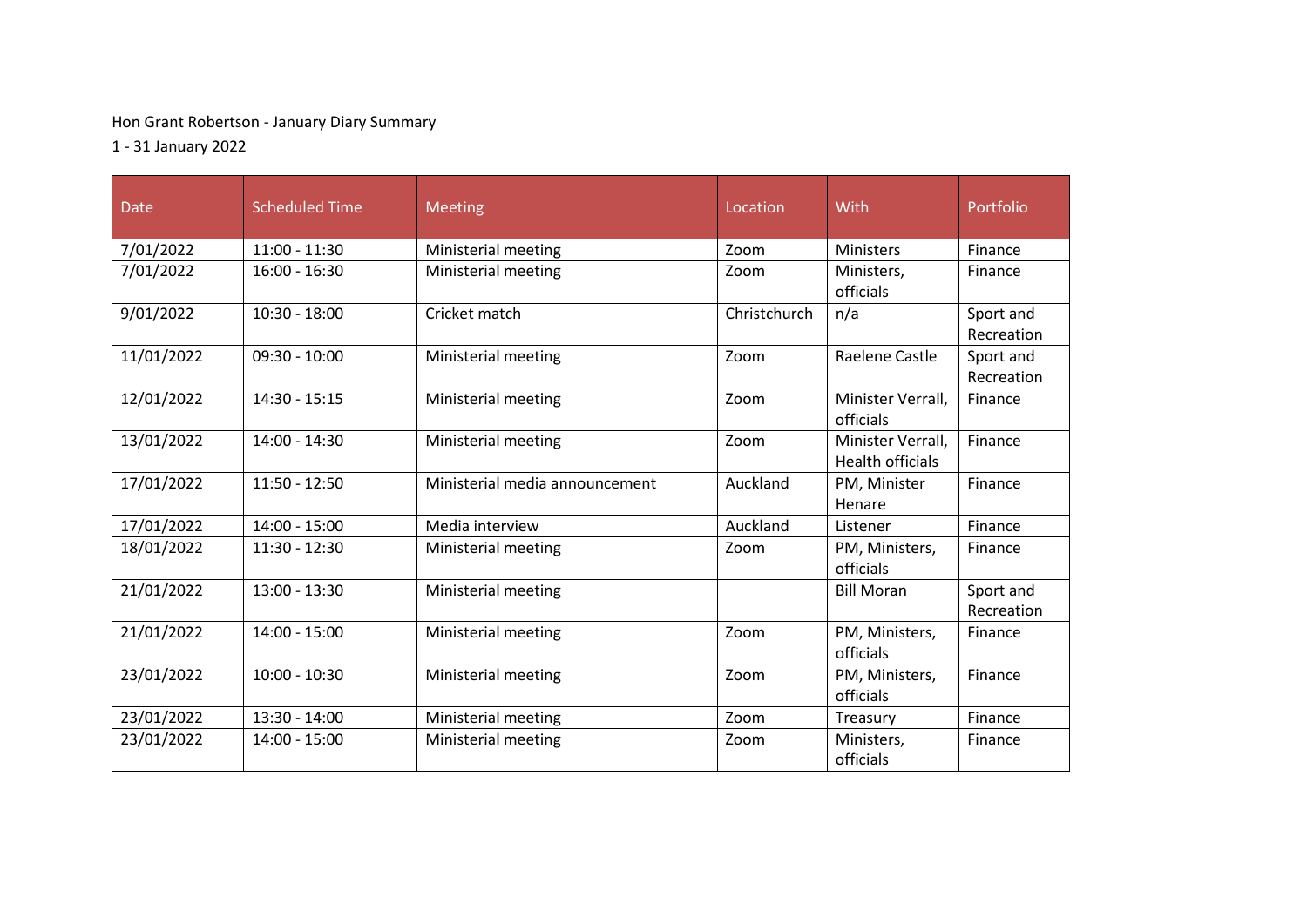| 23/01/2022 | $16:30 - 17:00$ | Ministerial meeting | Zoom           | Ministers,<br>officials                                                       | Finance |
|------------|-----------------|---------------------|----------------|-------------------------------------------------------------------------------|---------|
| 24/01/2022 | $17:00 - 18:00$ | Ministerial meeting | Zoom           | Minister Verrall,<br>officials                                                | Finance |
| 25/01/2022 | $09:30 - 10:00$ | Ministerial meeting | Zoom           | Minister Parker,<br>Minister Woods,<br>Treasury<br>officials                  | Finance |
| 25/01/2022 | $10:00 - 11:00$ | Ministerial meeting | Zoom           | PM, Ministers,<br>officials                                                   | Finance |
| 25/01/2022 | $11:00 - 13:00$ | Cabinet             | Zoom           | Cabinet<br>Ministers                                                          | All     |
| 25/01/2022 | $13:00 - 14:00$ | <b>CBC</b>          | Zoom           | <b>CBC Ministers</b>                                                          | All     |
| 25/01/2022 | 14:30 - 15:00   | Ministerial meeting | Zoom           | Infrastructure<br>Commission                                                  | Finance |
| 25/01/2022 | $15:15 - 15:45$ | Ministerial meeting | Zoom           | Crown<br>Infrastructure<br>Partners                                           | Finance |
| 25/01/2022 | $16:00 - 16:30$ | Ministerial meeting | <b>Beehive</b> | Reserve Bank of<br>New Zealand                                                | Finance |
| 25/01/2022 | 16:30 - 17:00   | Ministerial meeting | Zoom           | Minister Little,<br>officials                                                 | Finance |
| 25/01/2022 | $16:57 - 17:07$ | Media interview     | Phone          | Newstalk ZB                                                                   | Finance |
| 25/01/2022 | $17:15 - 17:45$ | Ministerial meeting | Zoom           | Ministers Nash,<br>Wood, Henare,<br>officials                                 | Finance |
| 25/01/2022 | 18:00 - 19:00   | Ministerial meeting | Zoom           | Ministers,<br>Department of<br>the Prime<br>Minister and<br>Cabinet officials | Finance |